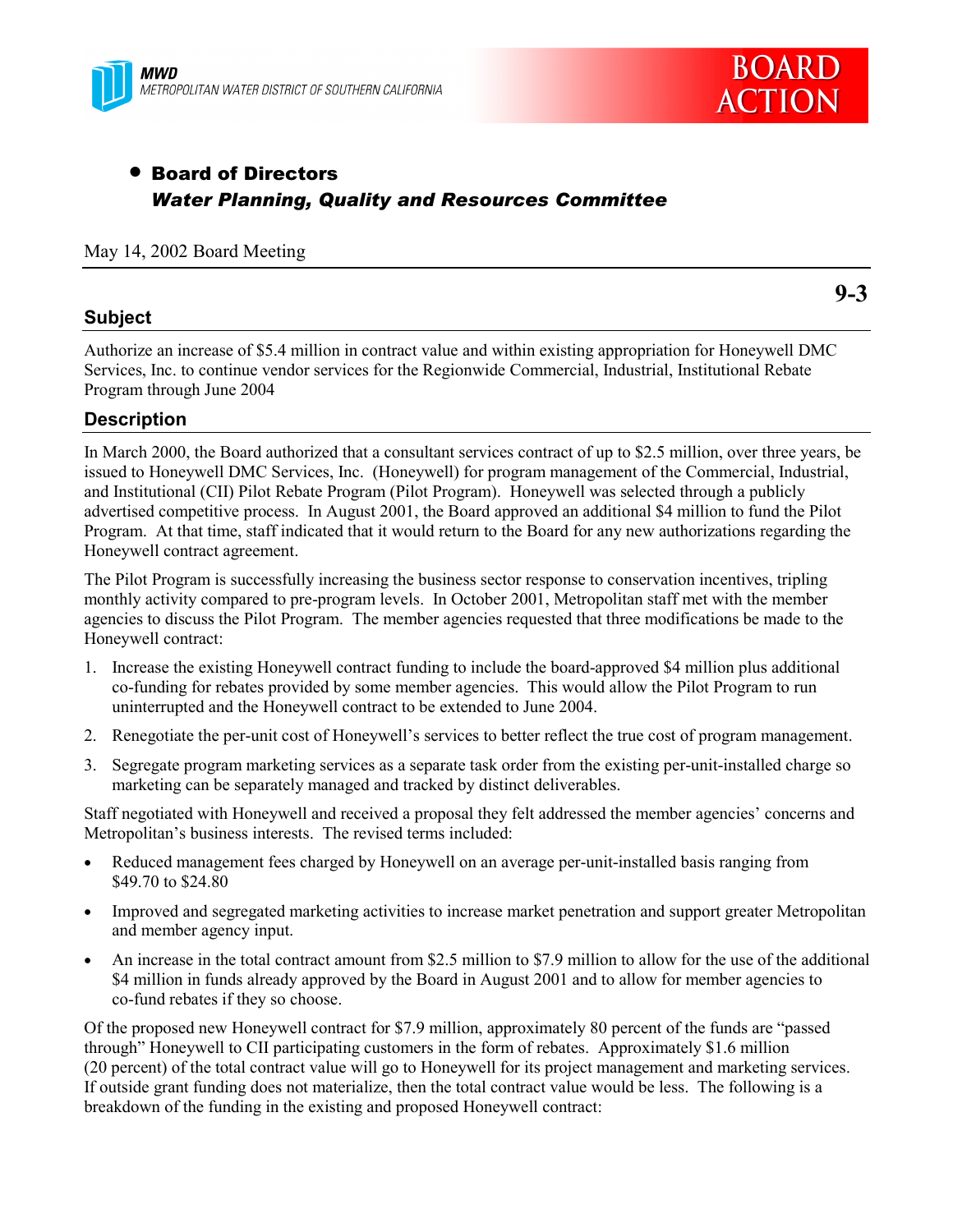|                                 | <b>Original Contract</b> | <b>Proposed New Contract</b> |
|---------------------------------|--------------------------|------------------------------|
| Metropolitan                    | \$1.5 million            | \$5.5 million*               |
| Member Agencies                 | $-()$                    | \$0.9 million                |
| <b>Potential Outside Grants</b> | \$1.0 million            | \$1.5 million                |
| <b>Total</b>                    | \$2.5 million            | \$7.9 million                |

### **Honeywell Contract Funding**

\*Includes the \$4.0 million increase previously approved by the Board in August 2001.

As the Pilot Program continues, staff will investigate methods to accomplish a favorable business sector response while maximizing program efficiency. Adjustments to rebate levels, marketing strategies and other management control techniques may be utilized in this effort. With the experience gained from this three-year Pilot Program, staff will work with the member agencies to devise a sustainable long-term regional program for future board consideration.

## **Policy**

By Minute Item 42609, dated September 9, 1997, the Board approved the CII Conservation Program and authorized the General Manager to enter into agreements with member agencies to participate in the Program.

By Minute Item 43928, dated March 14, 2000, the Board authorized the current Pilot Program, services of Honeywell up to \$2.5 million and accepted a grant of \$150,000 from the Bureau of Reclamation.

By Minute Item 44577, dated August 20, 2001, the Board authorized new incentive rates and an additional \$4 million over three years to allow Metropolitan's Pilot Program to continue until February 2004.

## **California Environmental Quality Act (CEQA)**

CEQA determination for Options #1 and #2:

The proposed action is not defined as a project under CEQA because it involves continuing administrative activities such as purchases for supplies, general policy and procedure making (Section 15378(b)(2) of the State CEQA Guidelines). In addition, the proposed action is not subject to CEQA because it involves other government fiscal activities, which do not involve any commitment to any specific project which may result in a potentially significant physical impact on the environment (Section 15378(b)(4) of the State CEQA Guidelines).

The CEQA determination is: Determine that the proposed action is not subject to CEQA pursuant to Sections 15378(b)(2) and 15378(b)(4) of the State CEQA Guidelines.

## **Board Options/Fiscal Impacts**

### **Option #1**

Adopt the CEQA determination and authorize an increase in the Honeywell contract from \$2.5 million to \$7.9 million through June 2004 to allow the use of the previously approved board funding and potential grant and member agency funding.

**Fiscal Impact:** None

### **Option #2**

Adopt the CEQA determination, do not authorize an increase to the Honeywell contract, and direct staff to initiate a new vendor procurement process. Direct the Chief Executive Officer to continue the Pilot Program under the current Honeywell contract until funding limits are reached while a new vendor is selected through another RFP process to utilize the remaining authorized funds. **Fiscal Impact:** None